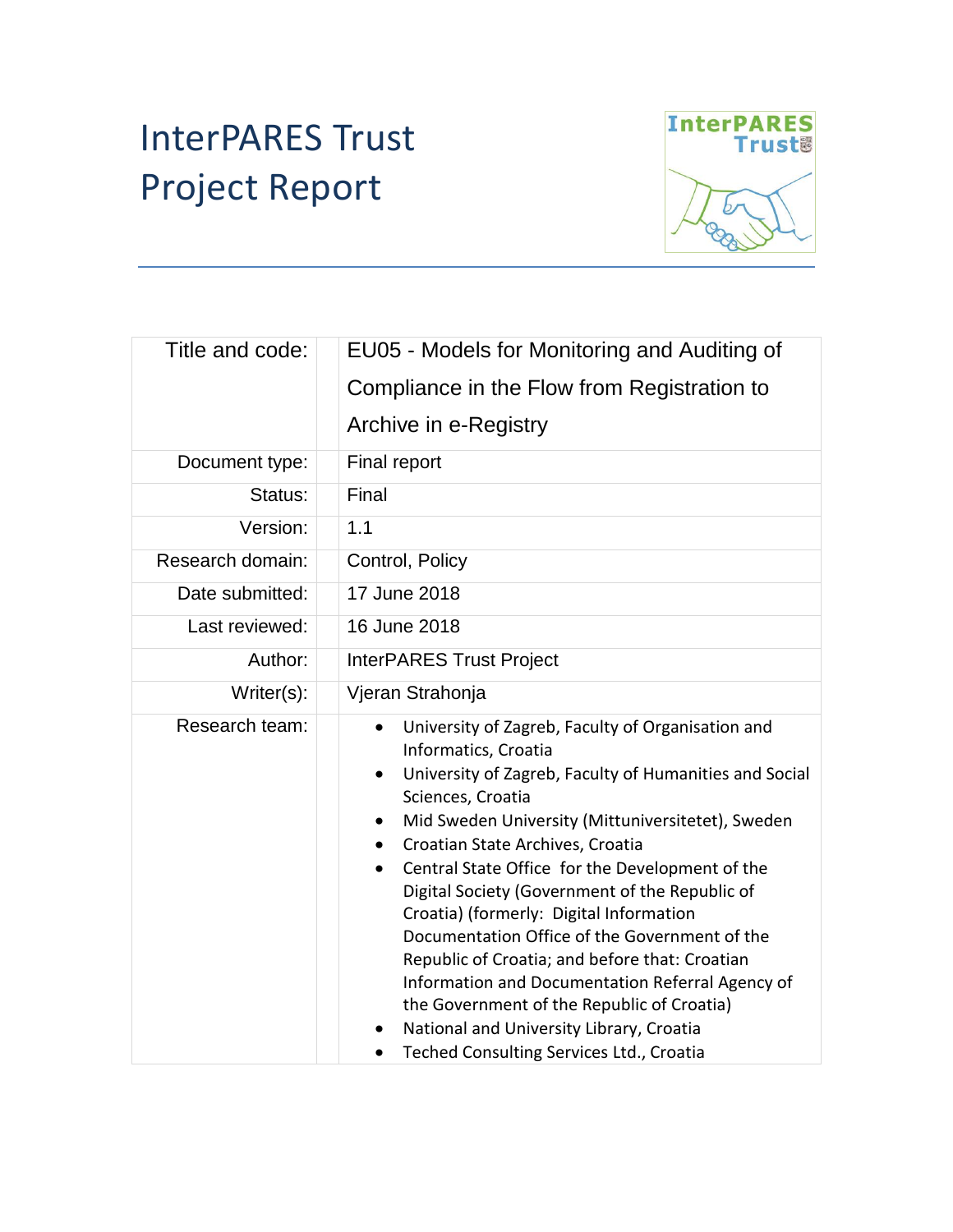#### Document Control

| Version history |            |                   |               |  |  |
|-----------------|------------|-------------------|---------------|--|--|
| Version         | Date       | By                | Version notes |  |  |
| 1.0             | 2018-06-01 | Vjeran Strahonja  | Initial draft |  |  |
| 1.1             | 2018-06-11 | Iva Grubješić,    | Updates       |  |  |
|                 |            | Tomislav Ivanjko, |               |  |  |
|                 |            | Kristina Kocijan, |               |  |  |
|                 |            | Vjeran Strahonja, |               |  |  |
|                 |            | Goran Zlodi       |               |  |  |
| 1.2             | 2018-06-12 | Vjeran Strahonja, | Final draft   |  |  |
|                 |            | Goran Zlodi       |               |  |  |
| 1.4             | 2018-06-14 | Vjeran Strahonja  | Final version |  |  |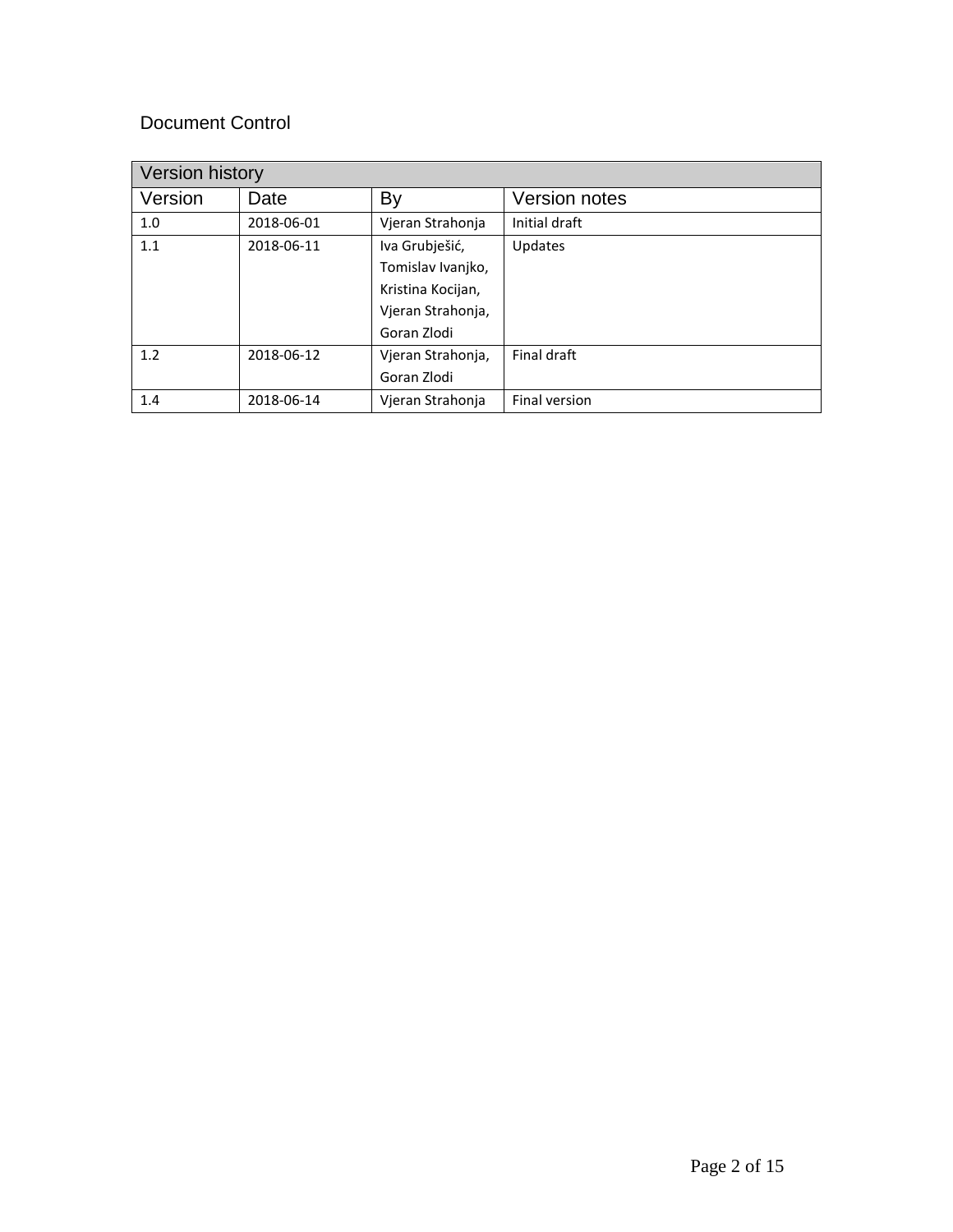## **Table of Contents**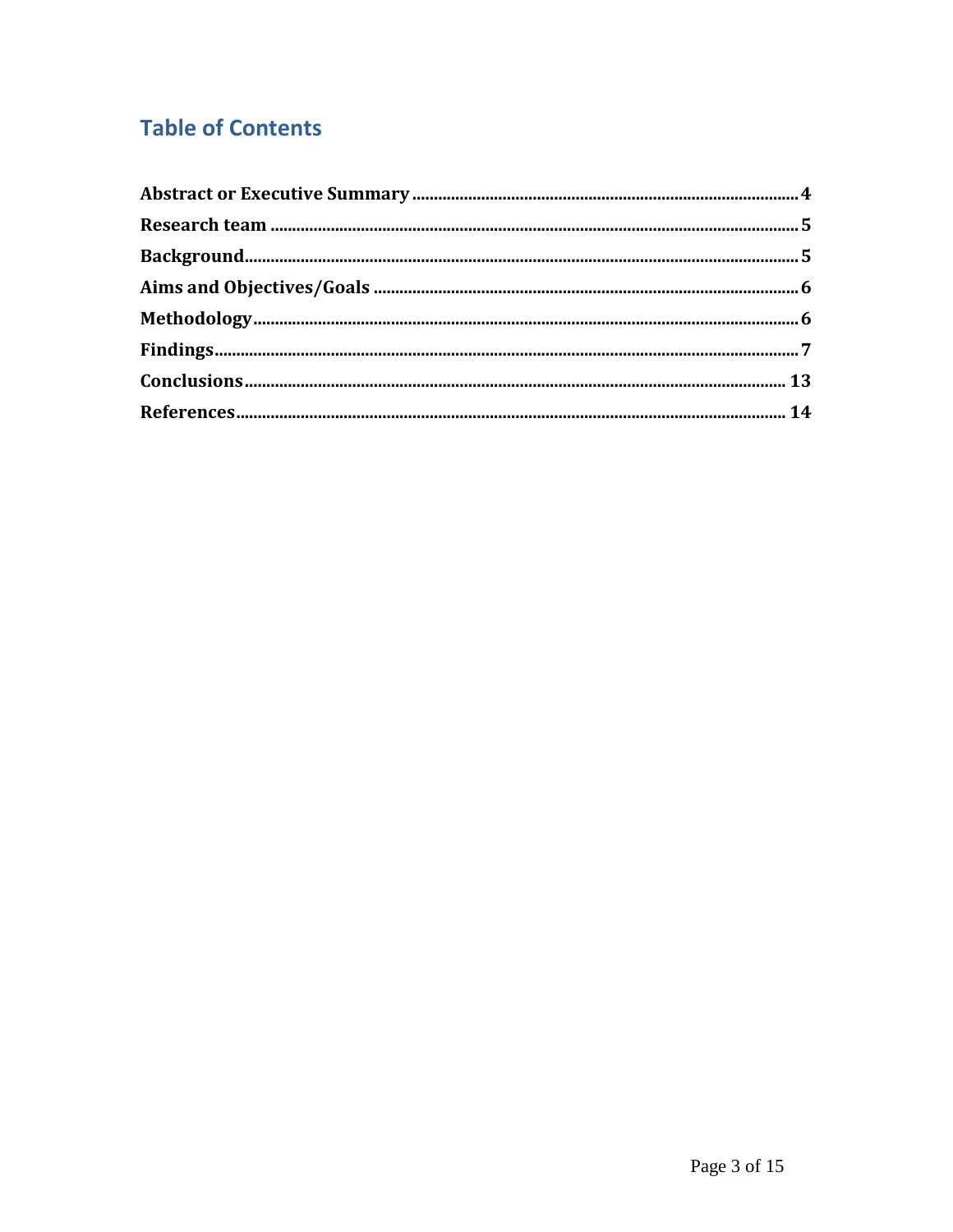#### **Abstract or Executive Summary**

A strong European political ambition is to implement eGovernment services with the aim to promote cross-border business development. Open, interoperable and public eregistries play an important role in this context. Therefore, it is urgent to establish harmonized models, processes and metrics for monitoring and auditing of compliance in the flow from registration to archive in e-registry.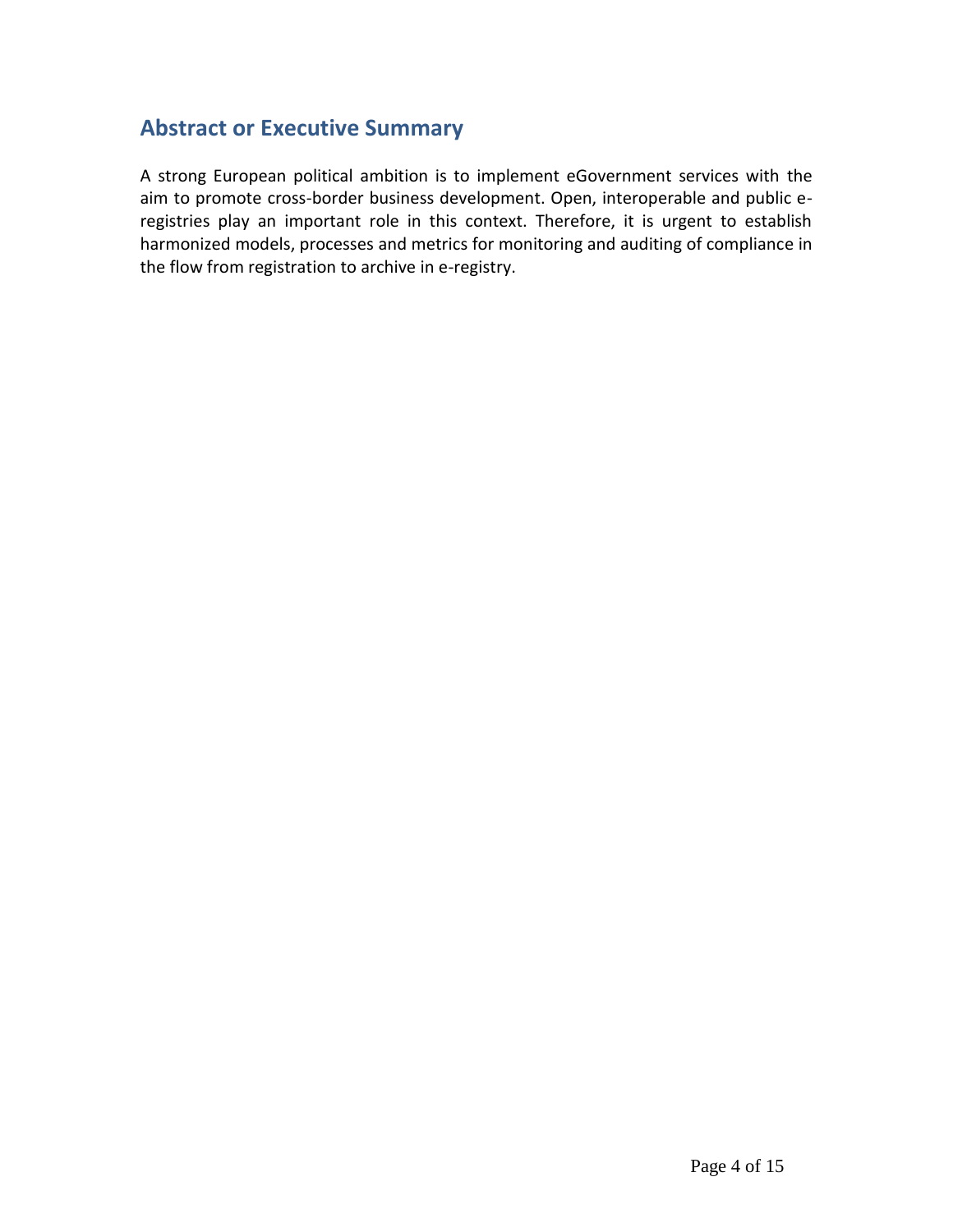#### **Research team**

Lead Researcher(s)

 Dr. Vjeran Strahonja, Full professor, University of Zagreb, Faculty of Organisation and Informatics, Croatia

Project Researchers

- Dr. Goran Zlodi, Assistant professor, University of Zagreb, Faculty of Humanities and Social Sciences, Croatia
- Dr. Kristina Kocijan, Assistant professor, University of Zagreb, Faculty of Humanities and Social Sciences, Croatia
- Dr. Tomislav Ivanjko, Assistant professor, University of Zagreb, Faculty of Humanities and Social Sciences, Croatia

Graduate Research Assistants

- Magdalena Jovanović MBAInf., University of Zagreb, Faculty of Organisation and Informatics, Croatia
- Kristiana Vitez BSInf., University of Zagreb, Faculty of Organisation and Informatics, Croatia
- Iva Grubješić mag. philol. angl. et mag. philol. suet., University North, Croatia
- Monica Fällgren, Mid Sweden University, Department of Archives and Computer Science (ADV), Sweden

#### **Background**

Motivation for the project:

- Public registries, records and related data collections contain data on persons, space, properties and rights that *are the most important national information asset*.
- Credibility, consistency, safety and legality of the process of keeping the public registries and the data they contain are *prerequisites for the legal security of citizens and society* as a whole.
- Public registries require application of highest standards and best practices in the field of records management and archiving, which is *the subject of InterPARES project*.
- *Despite all the above, records management and archiving is underestimated, both in legislation and in practice public registries.*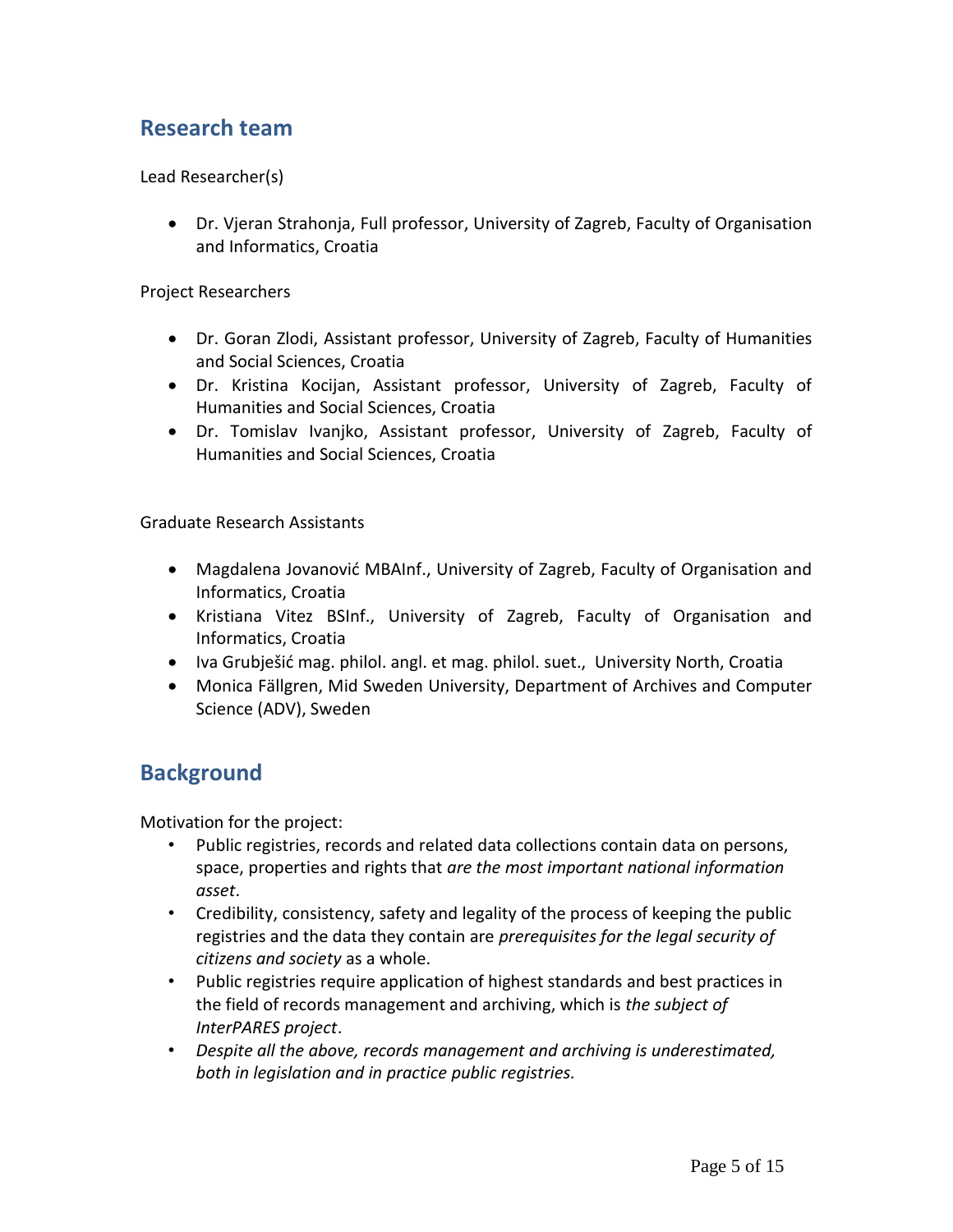## **Aims and Objectives/Goals**

The project was originally conceived within a time frame of 8 months, with the objectives:

- determination of terminology related to public registries and e-registries,
- definition of underlying principles of public registries and e-registries, especially from the standpoint of long-term archiving and data storage,
- architectural and structural analysis of e-registries and definition of basic principles of e-registries from the standpoint of long-term archiving and data preservation,
- literature review regarding the quality and compliance of public registries as eregistries, as well as their processes and services.

The project has been subsequently extended and the individual research activities lasted for three years.

#### **Methodology**

Preliminary research included an analysis of the digital database of legislation in the Republic of Croatia in order to determine legal and subordinate acts that in some way prescribe or describe the management of registries and similar set of records.

The full-scale research continued in three directions:

- The first direction is the research of relevant scientific and professional literature related to the registration right and related areas, as well as standards and the deliverables of previous InterPares projects that deal with terminology.
- The second direction of the research was focused on Croatian legislation, i.e. regulations that explicitly mention registries and related terms, such as records, inventory, lists, census etc., that are also mentioned in the legislation but are not semantically defined and delimited.
- The third direction of the research aimed to address all objectives and challenges but focused on the domain of culture and cultural heritage and with the application of the specific methodology. According to this methodology, the thesaurus of terminology about five top classes of terms (*general terms, finding aids, accessibility, interoperability and data protection*) was constructed, and all laws and regulations were then parsed for all terms with the NooJ main lexical resources for the Croatian language.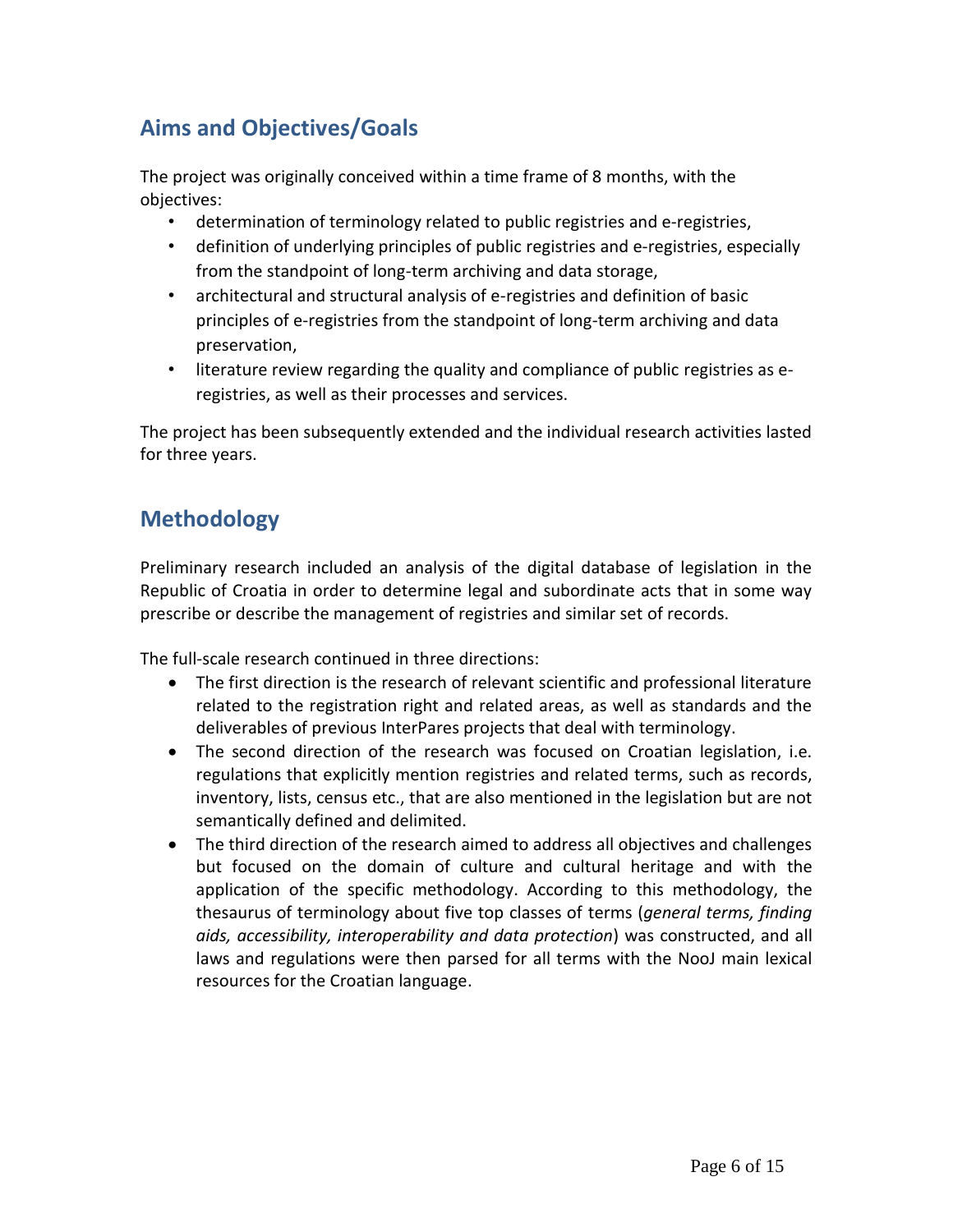### **Findings**

#### **Research of legislation**

Preliminary research case study comprised 699 laws. Apart from the laws, there are two to three thousands of bylaws (regulations, mandatory instructions, decisions, etc.) that were not included in the survey.

The distribution of legal acts by area is shown in the following table:

| Category                                     |     |
|----------------------------------------------|-----|
| Constitution and political system            |     |
|                                              |     |
| Judicial system                              |     |
| <b>Public finance</b>                        |     |
| Economic system                              |     |
| Regulation of economic activities            |     |
| Technical regulation and quality of products |     |
| Public sector and NGO                        |     |
| Urban planning, construction and environment |     |
| Labor, health and welfare                    |     |
| International law                            |     |
|                                              | 699 |

Preliminary research results have shown the following:

- 251 out of the 699 laws stipulate the obligation of keeping a registry or records.
- Additional 72 out of the 699 laws provided for the consultation of an external registry or records, which are under the jurisdiction of other public authorities.

The full scope research was based on CADIAL database. The CADIAL project was finished on September 15, 2009 with the following main results:

- 31,285 texts of legal regulations and other documents published in the electronic edition of the Official Gazette and of the digitized texts of regulations published before 1990 in the official gazettes of the presidency states, which were still in force in 2007
- 1,797 texts of unofficial translation of regulations
- 529 texts of unofficial refined texts
- 3,239 texts of EU legal regulations with which Croatian legislation is harmonized
- 20,000 legal documents of the Republic of the Croatia indexed with descriptors from the Eurovoc thesaurus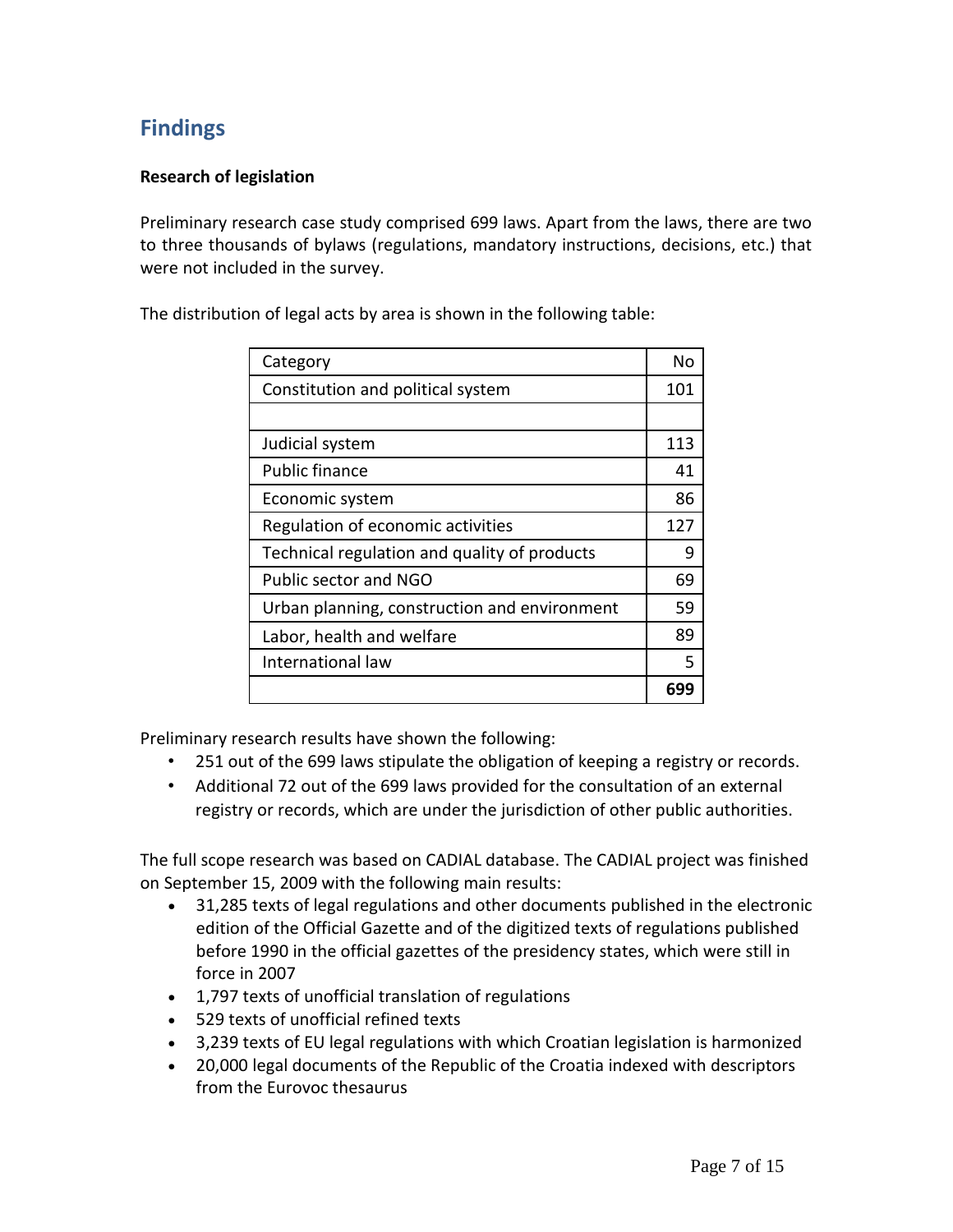- publicly accessible CADIAL search engine (cadial.hidra.hr) operates on that database
- the book Technologies for the Processing and Retrieval of Semi-Structured Documents (2009) summarizes the research work carried out within the framework of the CADIAL project and the implementations of the research results;

The full - scale research shows the following:

- 447 registries and other structured sets of records, such as inventory, list, census etc., prescribed or mentioned by laws and other regulation
- less than half of the these sets have a defined way of management an record keeping.

The third direction of the research, focused on the domain of culture and cultural heritage, shows the following:

- laws and regulations relating to registers and related finding aids in the GLAM sector do not include a significant number of terms on interoperability, open formats, etc., and that there is a need for the development of additional terminology (terms related to Linked Open Data and Semantic Web technologies) and alignment with existing terminology (InterPARES terminology, ISO 5127 Vocabulary of information and documentation, EUROVOC descriptors, etc.).
- moreover, it was also shown that laws and regulations need to be aligned with the EU Directives and Linked Open Data best practices (according to *The 5-star Deployment Scheme* developed by Tim Berners-Lee, most open data are data represented in LOD form).

#### **Terminology**

*Public registry* is a registry under the authority and under the direction of some organization with public authority, including government bodies, international organizations, etc., established and maintained manually or by computer in accordance with certain statutory regulation or other act, and open fully or partially for public inspection, searching, printing, and copying data according to certain rules. Public registry is a collection of data on individuals, legal entities, documents, assets and other items of registration, which is operated by the registration body in accordance with prescribed procedure.

Concept of the *public registry* is similar to some other concepts and determining the terminology is an important task of the project. As part of the study similarities and differences will be determined in relation to the following:

- *index of cases* and the *registry of actions* in *case management* and *workflow management systems*,
- *index of documents* in *document management systems* etc.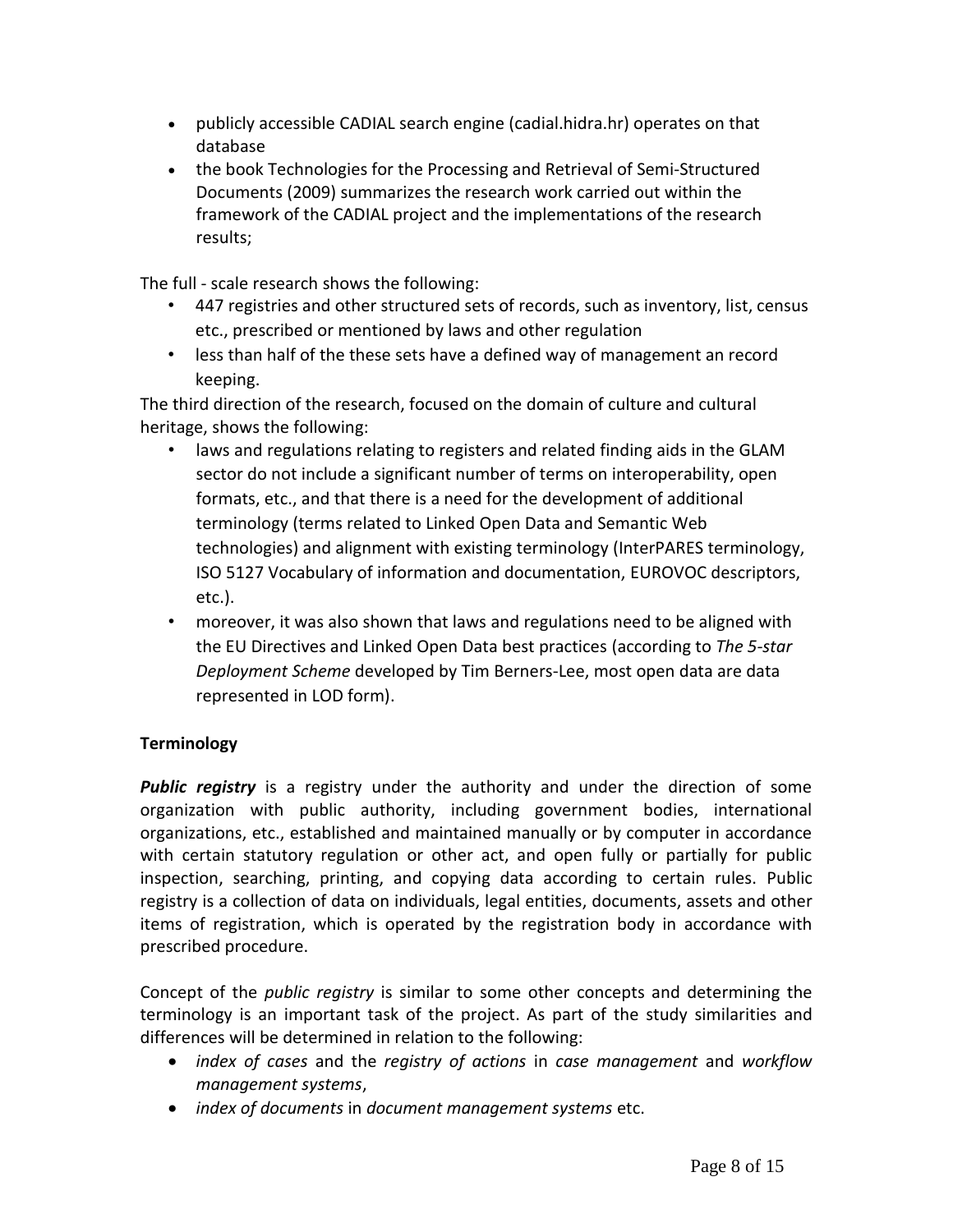Contemporary public registries are *information systems*. In addition to registration, they provide services to public agencies, citizens, businesses by mediation of information and communication technologies. Internet is the main channel of delivery while mobile phones, public kiosks and other channels of delivery are also considered. Thus public registries reflect main properties of *e-services* (Rowley, 2006) and may be considered as *e-registries.* Operational risk management, legal compliance, and ease of discovery using role-based permissions have become key business imperatives.

Regarding e-service component of e-registries, an objective of the project is analysis of applicability of current service quality models. One of the quality models is SERVQUAL, developed in the mid of 1980s, and RATER (Reliability, Assurance, Tangibles, Empathy, Responsiveness) a few years later (Zeithaml, Parasuraman, Berry, 1990). The five attributes of this model are: reliability, responsiveness, assurance, tangibles, and empathy.

Terminology regarding registries has been created at the time of manually created registry in book format, and it is used today. So a registry typically consists of:

- the general ledger(main book)which contains data on the status of subjects of registration,
- the registry of changes (registry of action) which contains information on the contents and status of proposals for change of the data related to the subject of registration,
- a collection of authentic documents on which entries in the registry are made and other documents related to the subject of registration, such as auxiliary books and records, such as indexes and catalogs, delivery records etc.

Because of the ubiquitous ICT registration bodies must pay more attention to the semi or unstructured information and records, broadly referred to as *electronically stored information* (ESI), which include e-mail, instant messages, spreadsheets, images etc. Therefore is the study of good practice a special challenge and a prerequisite for standardization of archiving ESI in public e-registries and regulatory requirements.

Another issue for discussion is the *distinction of archiving process at archives and long term preservation of records in public registries*, which is for the public sector also regulated by legislation. For example, in the Swedish public sector there is no distinction between records and archives, since records is equal to archives (Archive Act SFS 1990:782). The public records are part of the cultural heritage and must be preserved, kept and managed so that they meet the right of access to public records, the need for justice, administration and research. This includes appraisal, retention, disposal, description, protection and responsibility issues.

Public registries, as well as other parts of public sector, need records to carry out business activities, but also to meet *legislative and regulatory requirements*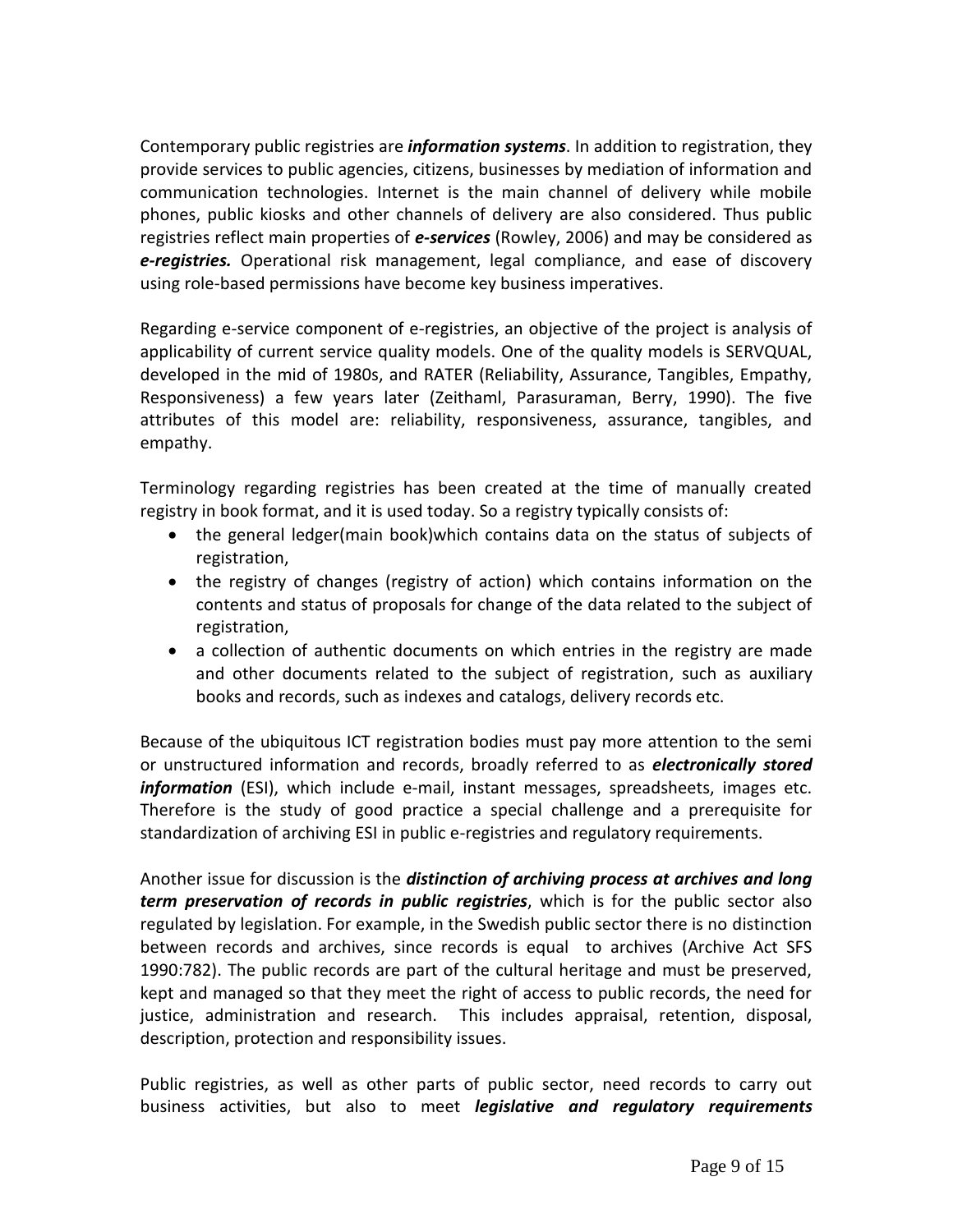(International Organization for Standardization, 2001, section 3:3). Legislation is important since it determines which records are needed for legally legitimate actions. As stated by Iacovino (2005, p. 260): "The role of record reliability and authenticity in a juridical system is a key element of governance. Within juridical thinking, reliability and authenticity are both necessary for the record to be trustworthy. The reliability of the record is associated with the degree of control exercised over its creation procedures".

Principles of reliability and authenticity are just some of the *principles underlying the public registries*, including e-registries (Strahonja, 2001).

Some of other principles underlying the public registries are: the principle of constitutionality, the principle of credibility, timeliness principle, the principle of priority in the order of registration, the principle of consent of the parties, the principle of publication, etc. (Strahonja, 2001).

The research also established and defined an extended set of principles underlying the public registries:

- 1. Principle of constitutionality
- 2. Principle of registration (constitutive effect of registration)
- 3. Principle of regulation
- 4. Principle of legality
- 5. Principle of credibility
- 6. Principle of timeliness
- 7. Principle of the priority
- 8. Principle of authenticity
- 9. Principle of truthfulness
- 10. Principle of consent
- 11. Principle of obligatoriness
- 12. Principle of identification
- 13. Principle of publication
- 14. Principle of publicity
- 15. Principle of privacy
- 16. Principle of allowed views to registry
- 17. Principle of purpose
- 18. Principle of accessibility
- 19. Principle of openness
- 20. Principle of security
- 21. Principle of consistency of data
- 22. Principle of interoperability
- 23. Principle of archiving
- 24. Principle of records management
- 25. Principle of historicity (temporality)
- 26. Principle of discrete states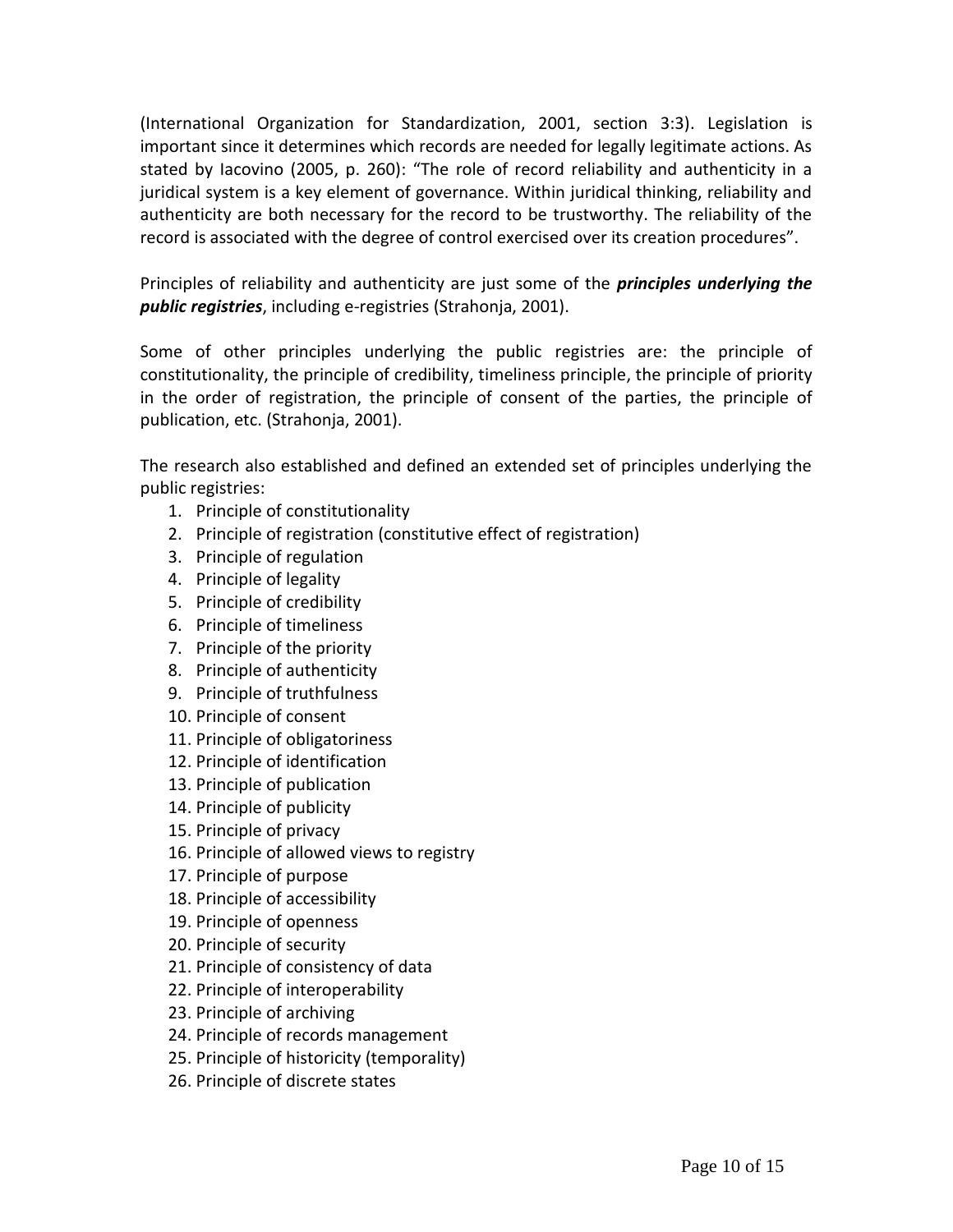These principles are partly prescribed by laws, while others are part of good practice. The legislation differs from country to country which is a complicating factor and there is a need for a comprehensive study of principles underlying public registries and eregistries, especially from the standpoint of long-term archiving and data storage.

It should be noted that some of these principles partly overlap semantically. Some national laws and legal theories also somehow define different principles of the same name.

One of the greatest challenges is the *transition from paper-based to electronic public registries* (Delmas, 2001; Dollar, 1992) *and recordkeeping of e-registries*. The complexity of handling electronic records requires organizations to take a strategic and holistic approach to compliance to ensure the business, technological and legal challenges of records management (International Council on Archives, 2008). Hurley (2004) notes that technical developments have changed how the way business and recordkeeping is conducted, since re-engineering of business systems has not been matched by re-engineering of the recordkeeping systems which support the business. Recordkeeping processes cannot be separated from the business processes. It is important to integrate recordkeeping functionality into business processes (Hurley, 2004). However, several European studies identifies a lack of recordkeeping awareness within public organizations (Barata, 2004; Riksarkivet, 2010; Shepherd, Stevenson, & Flinn, 2009; Valtonen, 2007). In addition, research demonstrates that records within public organizations business systems are valued and handled differently concerning the legal status compared to electronic records management systems(Kallberg, 2011).

Establishing and managing of a registry is governed by law. Subordinate acts and instructions detail the manner and conditions of keeping the registry, which includes computerized registries.

In the Republic of Croatia, the general framework for management of all registries is defined by the Law on State Information Infrastructure (OG 92/14, the SII Act), and partly by the General Administrative Procedure Act and related provisions.

It should be noted that V. Strahonja participated in the preparation of the SII Act, and that some of the findings gained by research on the project were implemented in the law. That is why the E05 project also has a **policy** role.

This research also points to the need of development of terminology in the forms of a thesaurus and ontology vocabularies (further development is needed in directions stared with InterPARES 2 Project Glossary, InterPARES 2 Project Dictionary and Record Ontologies).

The project partners from the Mid Sweden University, ADV, contributed to the project by a study of how Swedish public organizations use electronic registers. It was a master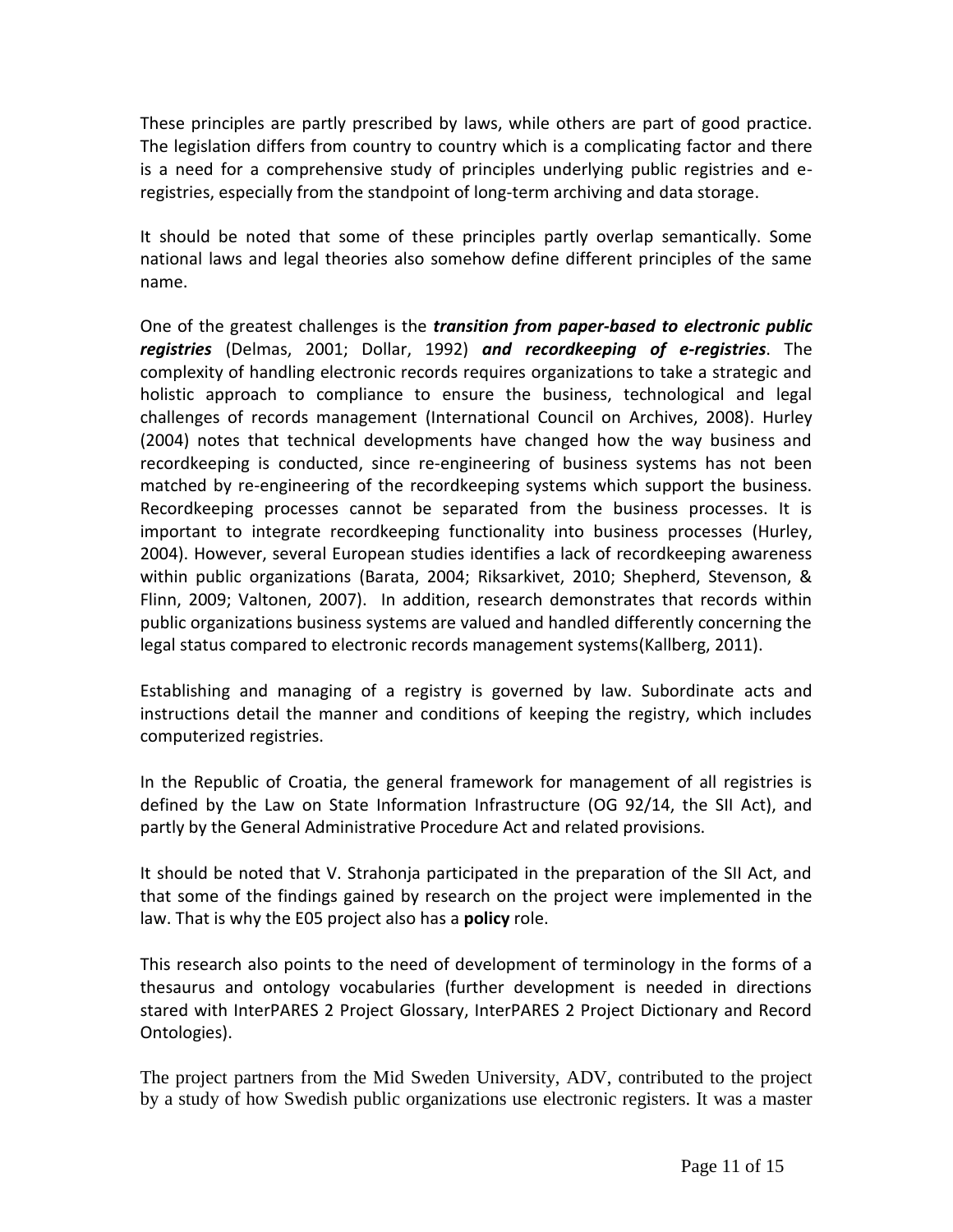thesis under the title "E-register – what is that?", that was prepared and defended by Monica Fällgren, Mid Sweden University, under the supervision of prof. Karen Anderson. The objective of this thesis was "to describe the current situation of electronic registers (e-Register) in Swedish public organizations and find out whether or not there is a need for monitoring and compliance auditing. Other aims are to explore the meaning and use of the word "e-Registry", and to examine competence and responsibility to register public documents (records). Information was collected through a survey (a web questionnaire) distributed to employees connected to the registry or archive in Swedish public authorities on state, regional and local levels with a publicly accessible electronic register. The result of the survey indicates that there is a need and desire for monitoring and auditing. The need is partly demonstrated by critical comments received after inspection of the recordkeeping system and of the registry. Swedish public agencies are independent from the government and applicable legislation mainly consists of framework laws." (Fällgren, 2015).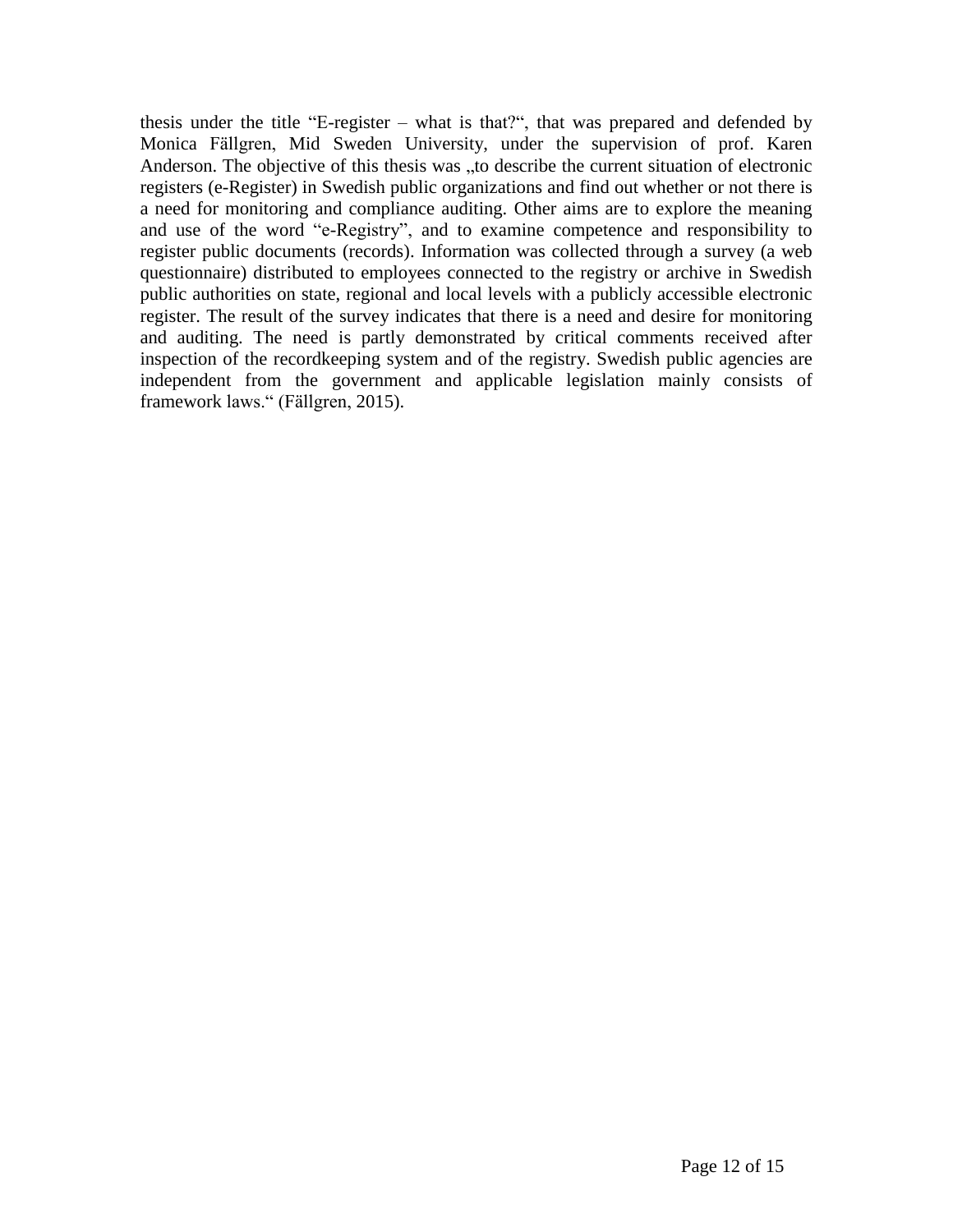## **Conclusions**

The results of this research are representative and in a wider context, because Croatian legislation follows the European continental tradition, more specifically the Central European legal tradition.

Further research issues:

1. Establishment and maintenance of public registries in the following cases:

- the registry is established as the computer based registry, or
- the registry has been established in paper, and at some point moves to keeping by computer system, with two following sub cases: data entry of all historical states or the last valid state of all active records.

2. Problems of complex operations to registries:

- merging registries,
- separation of registries,
- allocation of archival records.

3. Hybrid records management, i.e. management of records:

- which have some contextual relationship, regardless of their format and throughout their entire lifecycle, for the purposes of data entry, access, security and disposal, and/or
- which are keeping one or more parts of the registry in writing or as separated sets of records, depending on the laws and regulations.
- 4. Preserving referential integrity in a situation where a single record references:
	- other records of the same registry or catalog, including authentic hybrid document related to records in the public registry, which are operated and maintained within the registry,
	- records of other registries and common catalogs that are used by more registries or other information systems, which are under the jurisdiction of the same body and governed by the rules which that apply to internal registries and catalogs,
	- records of other registries and common catalogs which are under the jurisdiction of another body and governed by the rules which are determined by this body autonomously.

5. Internal and external interoperability of registries and collaboration of cross-border services:

> • cross-border eGovernment services, regardless of country of origin, interoperability of systems etc.

6. Harmonization of procedures and metadata

7. Applying of Linked Open Data and Semantic Web technologies for achieving further internal and external interoperability of registers and collaboration of cross-border services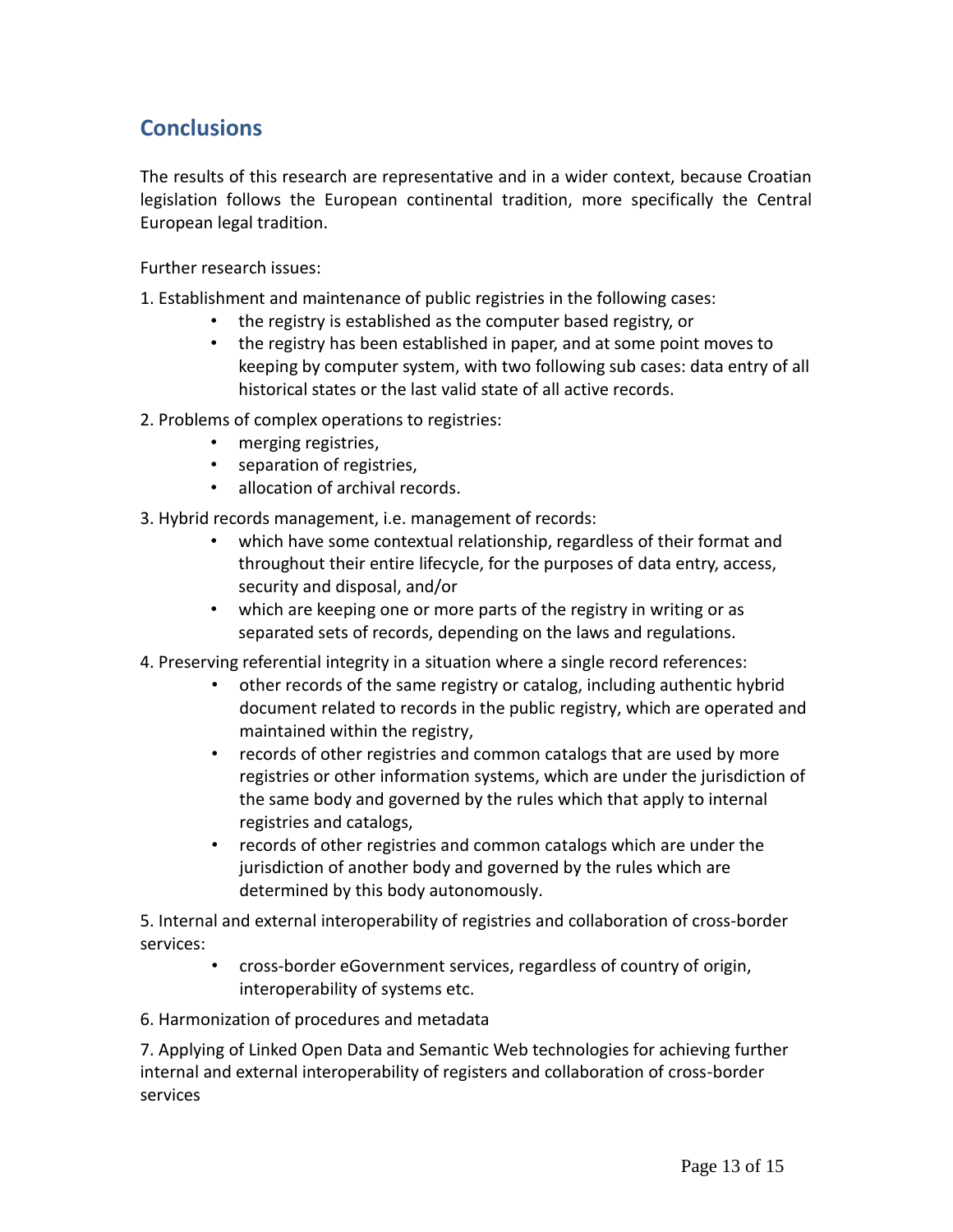#### **References**

Archive Act SFS 1990:782.

Barata, K. (2004). Archives in the Digital Age. *Journal of the Society of Archivists, 25*(1), 63-70. Delmas, B. (2001). Archival science facing the information society. *Archival Science, 1*, 25-37. Dollar, C. M. (1992). *Archival Theory and Information Technologies* The University of Macerata. Duranti, L. (1989-1990). Diplomatics: New Uses for an Old Science (Part II). *Archivaria, 29*, 4-17. European Commission (2011). European eGovernment Action Plan 2011-2015, Retrieved 30 May, 2011, from [http://ec.europa.eu/information\\_society/activities/egovernment/action\\_plan\\_2011\\_20](http://ec.europa.eu/information_society/activities/egovernment/action_plan_2011_2015/index_en.htm) [15/index\\_en.htm](http://ec.europa.eu/information_society/activities/egovernment/action_plan_2011_2015/index_en.htm) European Commission (2013). Legislation Retrieved 5 February, 2013, from [http://ec.europa.eu/legislation/index\\_en.htm](http://ec.europa.eu/legislation/index_en.htm) European Parliament (2013) 'Directive 2013/37/Eu Of The European Parliament And Of The Council of 26 June 2013 amending Directive 2003/98/EC on the re-use of public sector information', http://eur-lex.europa.eu/legalcontent/EN/TXT/PDF/?uri=CELEX:32013L0037&from=EN Fällgren., M (2015). E-register – what is that?, Master Thesis, supervisor prof. Karen Anderson, Mid Sweden University Hurley, C. (2004). *What, If Anything, Is Records Management?* Paper presented at the RMAA Conference. Iacovino, L. (2005). Recordkeeping and juridical governance. In S. McKemmish, M. Piggott, B. Reed & F. Upward (Eds.), *Archives: Recordkeeping in Society* (pp. 255-276). Wagga Wagga, New South Wales: Centre for Information Studies, Charles Sturt University. International Council on Archives (2008). Principles and Functional Requirements for Records in Electronic Office Environments, Module 3 Guidelines and Functional Requirements for Records in Business Systems (pp. 74): International Council on Archives. International Organization for Standardization (2001). ISO 15489-1:2001, Information and documentation, Records management, Part 1: General. Kallberg, M. (2011). Taking care of business - but what about the records? A Swedish study of recordkeeping expertise in business development projects. *Comma, 2010*(1), 169-188. Riksarkivet [National Archives of Sweden] (2010). *Rapport rörande enkätundersökning myndigheters hantering av elektroniska handlingar*[Survey report - public authorities' management of electronic recordds]. Stockholm: Riksarkivet. Rowley, J. (2006) "An analysis of the e-service literature: towards a research agenda", Internet Research, Vol. 16 Iss: 3, pp.339 - 35 Shadbolt, N., O'Hara, K., Berners-Lee, T.; Gibbins, N., Glaser, H., Hall, W., Schraefel, M.C. (2012) Linked Open Government Data: Lessons from Data.gov.uk, IEEE Computer Society, 27, 16-24. Shepherd, E., Stevenson, A., & Flinn, A. (2009). The Impact of Freedom of Information on Records Mangement and Record Use in Local Government: A Literature Review. *Journal of the Society of Archivists, 30*(2, October ), 227-248. Silberztein, M. (2016) Formalizing Natural Languages: The NooJ Approach, ISTE Ltd and John Wiley & Sons Inc. Strahonja, V., (2001) "Production of Land Registry Dana Base and Target Architecture of Land registry and Cadastral information Systems, Proceedings of the Second Croatian Congress on Cadastre, eds: M.Roić i Z.Kapović, ISBN 953-97081-2-5 p. 91.-100., Zagreb